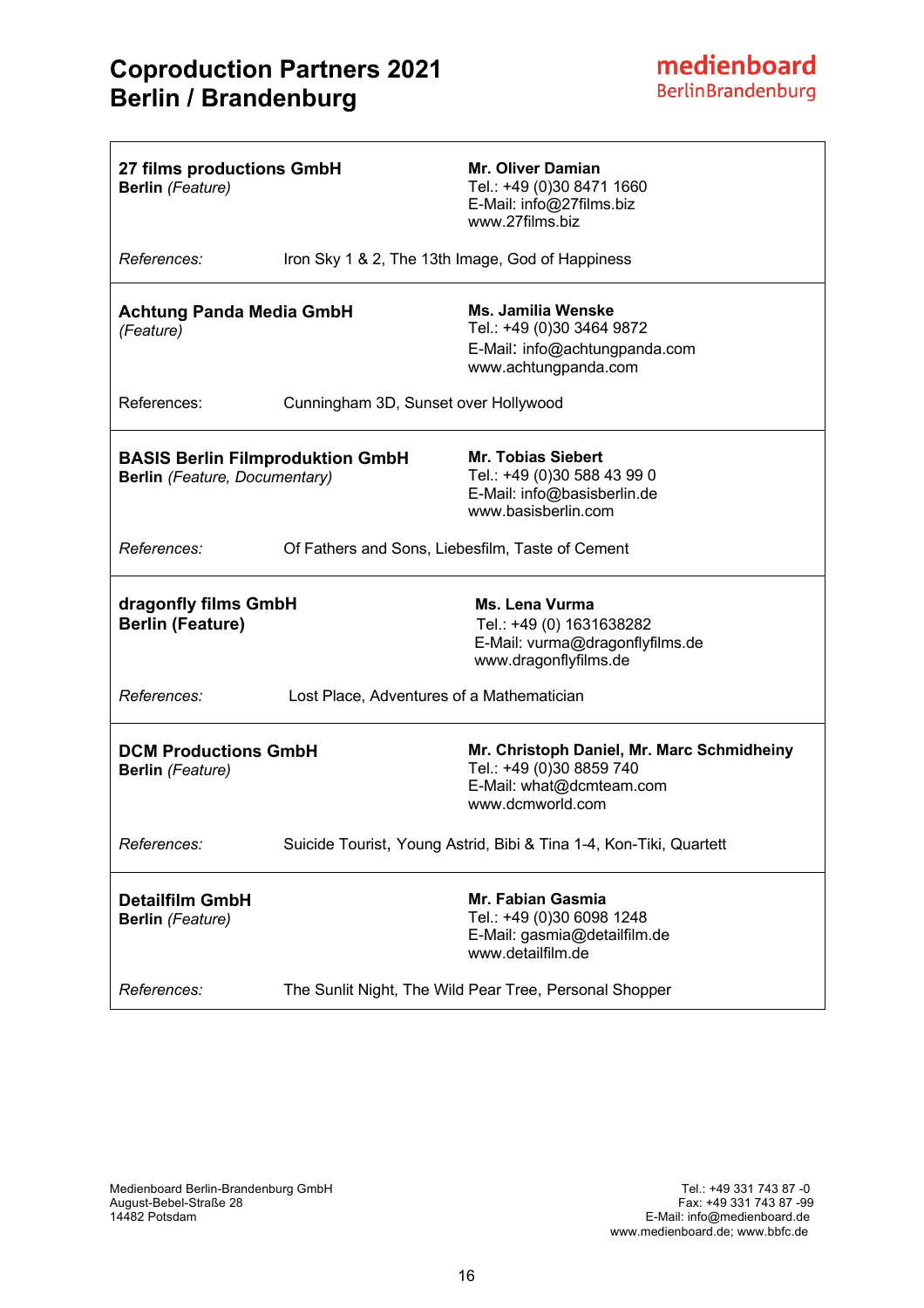# **Coproduction Partners 2021 Berlin / Brandenburg**

| GmbH<br><b>Berlin</b> (Feature)                                                        | <b>Dreamer Joint Venture Filmproduktion</b>        | <b>Mr. Oliver Stoltz</b><br>Tel.: +49 (0)30 2694 7926<br>E-Mail: o.stoltz@dreamerjointventure.de<br>www.dreamerjointventure.de      |
|----------------------------------------------------------------------------------------|----------------------------------------------------|-------------------------------------------------------------------------------------------------------------------------------------|
| References:                                                                            | 3 Way Junction, Puppet Fiction, Point of no Return |                                                                                                                                     |
| <b>Essential Filmproduktion GmbH</b><br><b>Berlin</b> (Feature)                        |                                                    | Mr. Phillippe Bober<br>Tel.: +49 (0)30 3243 053<br>E-Mail: berlin@coproductionoffice.eu<br>www.coproductionoffice.eu                |
| References:                                                                            | Dau, The Square, About Endlessness,                |                                                                                                                                     |
| Filmgalerie 451 GmbH & Co. KG<br><b>Berlin</b> (Feature, Documentary, Distribution)    |                                                    | Mr. Frieder Schlaich, Ms. Irene von Alberti<br>Tel.: +49 (0)30 3398 2800<br>E-Mail: info@filmgalerie451.de<br>www.filmgalerie451.de |
| References:                                                                            |                                                    | Schlingensief, The Captain, Continuity, Streetcapes                                                                                 |
| <b>Flare Film GmbH</b> (aka Lichtblick Media)<br><b>Berlin</b> (Documentary & Feature) |                                                    | <b>Mr. Martin Heisler</b><br>Tel.: +49 (0)30 7623 9737 0<br>E-Mail: info@flare-film.com<br>www.flare-film.com                       |
| References:                                                                            | Bliss, Defender of the Faith, One of these Days    |                                                                                                                                     |
| <b>Gebrüder Beetz Filmproduktion</b><br><b>Berlin</b> (Documentary)                    |                                                    | <b>Mr. Christian Beetz</b><br>Tel.: +49 (0)30 6956 6910<br>E-Mail: berlin@gebrueder-beetz.de<br>www.gebrueder-beetz.de              |
| References:                                                                            | Das Forum, Gaza, The Cleaner, Dream Boat           |                                                                                                                                     |
| <b>HANFGARN &amp; UFER Filmproduktion</b><br><b>GbR Berlin</b> (Documentary, Feature)  |                                                    | Ms. Andrea Ufer, Mr. Gunter Hanfgarn<br>Tel.: +49 (0)30 8485 5000<br>E-Mail: info@hu-film.de<br>www.hu-film.de                      |
| References:                                                                            | Holocaust, Camino a la Paz, No Land's Song         |                                                                                                                                     |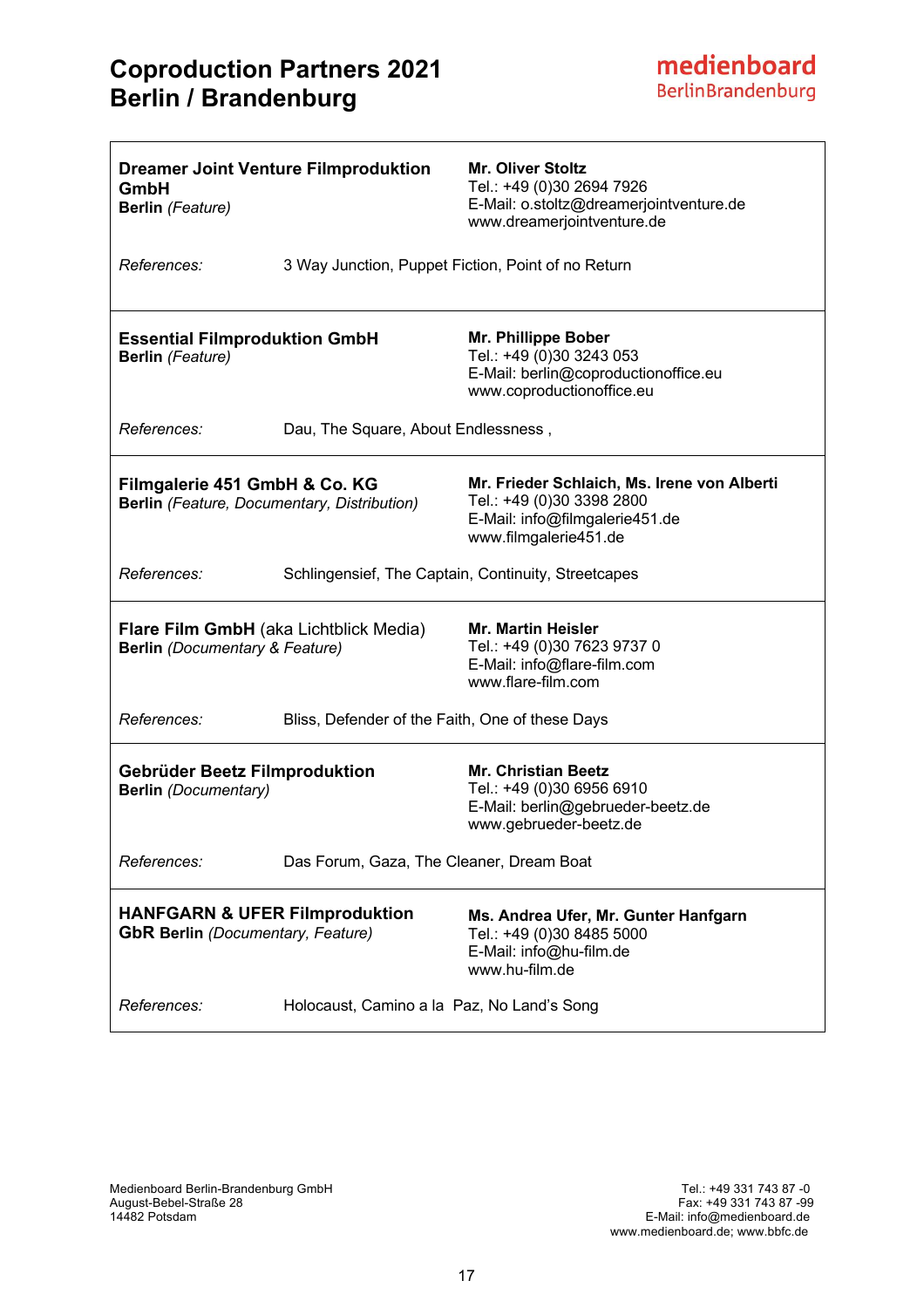# **Coproduction Partners 2021 Berlin / Brandenburg**

| <b>Gaumont GmbH Berlin</b><br>(Feature)                                         |                                                   | Ms. Sabine de Mardt<br>Tel.: +49 (0)30 23 60 760<br>E-Mail: buero@gaumont.com                                                  |
|---------------------------------------------------------------------------------|---------------------------------------------------|--------------------------------------------------------------------------------------------------------------------------------|
| References:                                                                     | The Wesp, The Barbarians, 9 Tage wach             |                                                                                                                                |
| <b>INDI Film GmbH Berlin</b><br><b>Berlin</b> (Documentary, Feature)            |                                                   | Mr. Arek Gielnik, Mr. Dietmar Ratsch<br>Tel.: +49 (0)30 6128 7852<br>E-Mail: info@indifilm.de<br>www.indifilm.de               |
| References:                                                                     |                                                   | Body of Truth, #Female Pleasure, Farewell Yellow Sea                                                                           |
| In Good Company IGC Films GmbH<br><b>Berlin</b> (Feature)                       |                                                   | Ms. Roshanak Behest Nedjad<br>Tel.: +49 (0)30 2045 9778<br>E-Mail: info@ingoodcompany.de<br>www.ingoodcompany.de               |
| References:                                                                     | Bye Bye Germany, Flatland, The Delegation, Mitra  |                                                                                                                                |
| <b>Katuh Studio</b><br><b>Berlin</b> (Feature)                                  |                                                   | <b>Ms. Vanessa Ciszewski</b><br>Tel.: +49 176 2910 9759<br>E-Mail: ciszewski@katuhstudio.net<br>www.katuhstudio.net            |
| References:                                                                     | Felicity, This sommer feeling, Corridors of Power |                                                                                                                                |
| Kloos & Co Medien GmbH<br><b>Berlin</b> (Documentary)                           |                                                   | <b>Mr. Stefan Kloos</b><br>Tel.: +49 (0)30 4737 2980<br>E-Mail: stefan.kloos@kloosundco.de<br>www.kloosundco.de                |
| References:                                                                     | Hi A.I., Water Proof, Pre-Crime, Transit Havanna  |                                                                                                                                |
| <b>Komplizen Film GmbH</b><br><b>Berlin</b> (Feature)                           |                                                   | Ms. Janine Jackowski, Mr. Jonas Dornbach<br>Tel.: +49 (0)30 7889 3340<br>E-Mail: info@komplizenfilm.de<br>www.komplizenfilm.de |
| References:                                                                     | Exil, Giraffe, A Fantastic Woman, Toni Erdmann    |                                                                                                                                |
| <b>Kundschafter Filmproduktion GmbH</b><br><b>Berlin</b> (Documentary, Feature) |                                                   | <b>Mr. Andreas Banz</b><br>Tel.: +49 (0)30 700 800 800<br>E-Mail: info@kundschafterfilm.de<br>www.kundschafterfilm.de          |
| References:                                                                     |                                                   | Wagenknecht, Blanco en Blanco, Aggregat, TKKG, Prince & Dibbuk                                                                 |

Medienboard Berlin-Brandenburg GmbH<br>August-Bebel-Straße 28 Medienboard Berlin-Brandenburg GmbH<br>August-Bebel-Straße 28 Fax: +49 331 743 87 -99<br>E-Mail: info@medienboard.de<br>E-Mail: info@medienboard.de 14482 Potsdam E-Mail: info@medienboard.de

www.medienboard.de; www.bbfc.de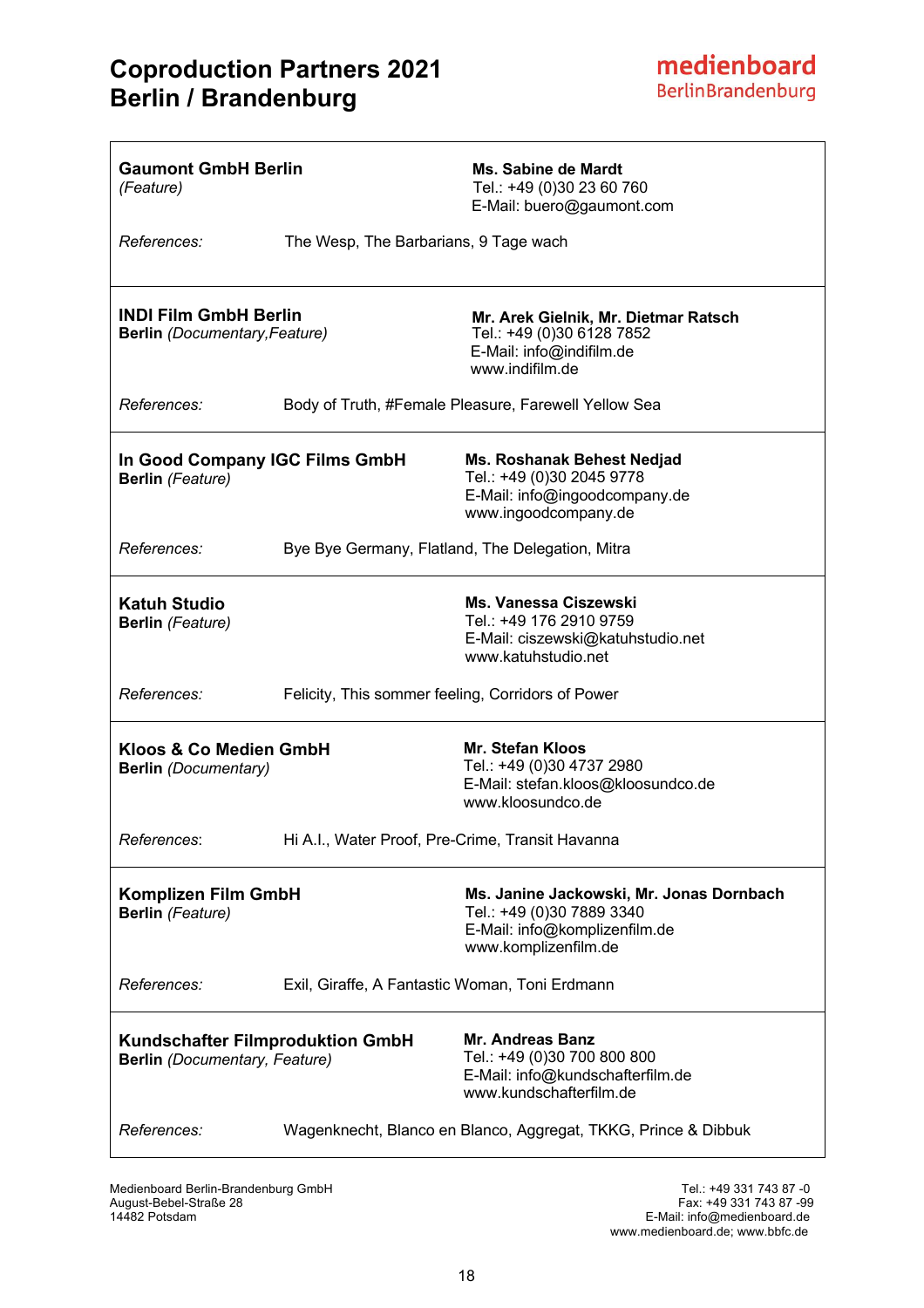| <b>LAGO Film GmbH</b><br><b>Berlin</b> (Feature)                      |                                             | <b>Mr. Marco Mehlitz</b><br>Tel.: +49 (0)30 8471 0880<br>E-Mail: info@lagofilm.de<br>www.lagofilm.de                             |
|-----------------------------------------------------------------------|---------------------------------------------|----------------------------------------------------------------------------------------------------------------------------------|
| References:                                                           |                                             | Hausen, Tschick, The Voices, A Dangerous Method                                                                                  |
| <b>Lupa Film GmbH</b>                                                 |                                             | Mr. Felix Böhm<br>Tel.: +49 (0) 30 960666933<br>E-Mail: info@lupa-film.com<br>www.lupa-film.com                                  |
| References:                                                           |                                             | Helmut Newton- The Bad and the Beautiful, L.Audition, Liberte                                                                    |
| <b>Ma.ja.de Filmproduktions GmbH</b><br>Berlin (Feature, Documentary) |                                             | Mr. Heino Deckert<br>Tel.: +49 (0)30 8430 6166<br>E-Mail: berlin@majade.de<br>www.majade.de                                      |
| References:                                                           | The Cave, Heimat is a Space in Time, Traces |                                                                                                                                  |
| <b>Missing Link Films GmbH</b><br><b>Berlin</b> (Feature)             |                                             | <b>Mr. Sebastian Schipper</b><br>Tel.: +49 (0)30 6891 5272<br>E-Mail: keitsch@missing-link-films.de<br>www.missing-link-films.de |
| References:                                                           | Victoria, Roads, Toni Erdmann               |                                                                                                                                  |
| <b>Neue Road Movies GmbH</b><br><b>Berlin</b> (Feature)               |                                             | <b>Mr. Wim Wenders</b><br>Tel.: +49 (0)30 8145 293-50<br>E-Mail: office@neueroadmovies.com<br>www.neueroadmovies.com             |
| References:                                                           | Note Story, Submergence                     | A Black Jesus, Pope Francis- A Man of his Word, It must Schwing-The Blue                                                         |
| <b>Niko Film Nicole Gerhards</b><br><b>Berlin</b> (Feature)           |                                             | <b>Ms. Nicole Gerhards</b><br>Tel.: +49 (0)30 2758 2836<br>E-Mail: info@nikofilm.de<br>www.nikofilm.de                           |
| References:                                                           | Yalda, Sunburned, Electric Girl, Clash      |                                                                                                                                  |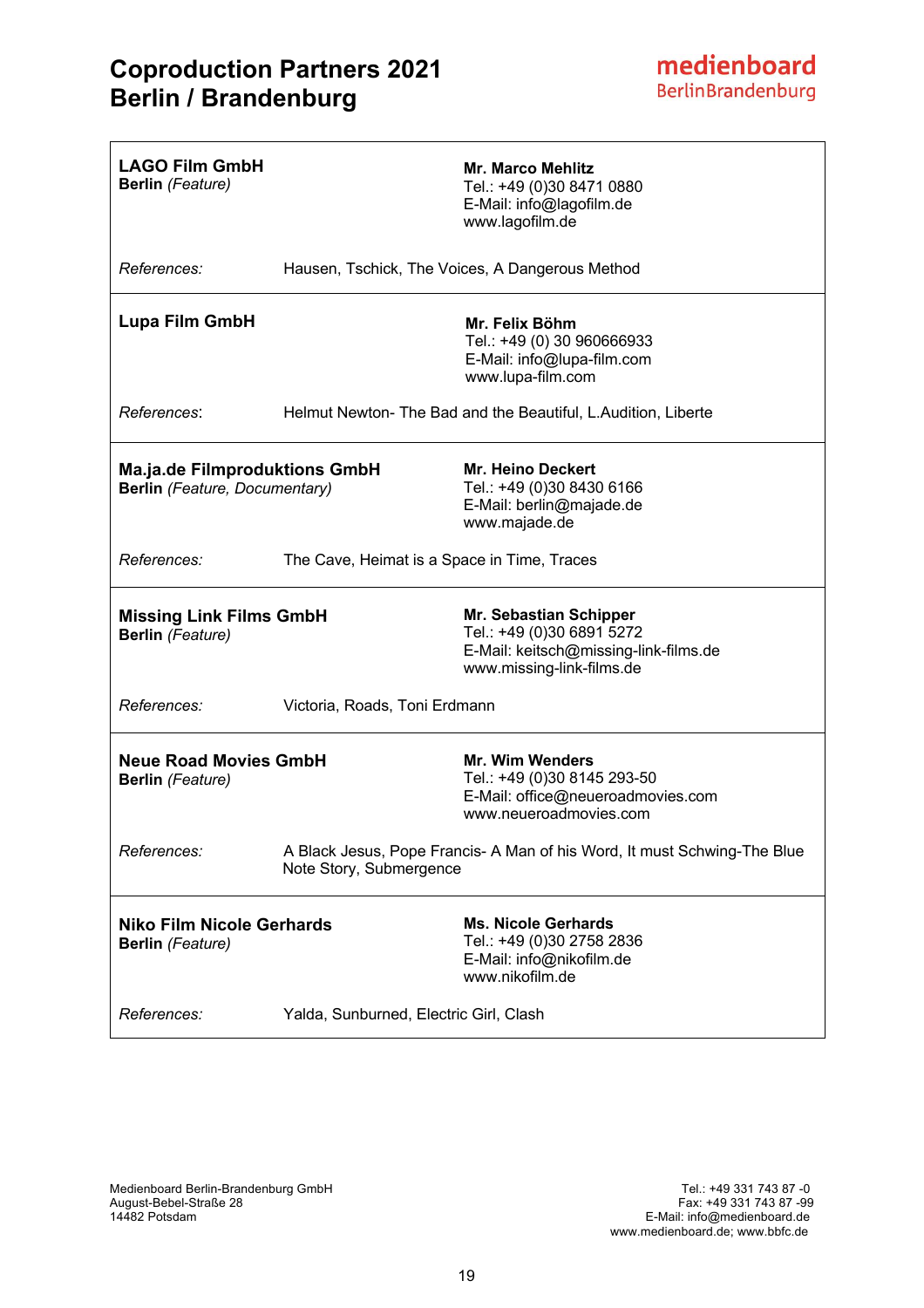| <b>One Two Films GmbH</b><br><b>Berlin</b> (Feature)                                  |                                             | Mr. Sol Bondy<br>Tel.: +49 (0)30 5315 6863<br>E-Mail: info@onetwofilms.com<br>www.onetwofilms.com                                                      |
|---------------------------------------------------------------------------------------|---------------------------------------------|--------------------------------------------------------------------------------------------------------------------------------------------------------|
| References:                                                                           | Persian Lessons, The County, Hier, The Tale |                                                                                                                                                        |
| <b>Pola Pandora Filmproduktions GmbH</b><br><b>Berlin</b> (Feature)                   |                                             | Mr. Michael Weber, Ms. Viola Fügen<br>Tel.: +49 (0)30 2404 7252<br>E-Mail: info@pandorafilm.com<br>viola.fuegen@pandorafilm.com<br>www.pandorafilm.com |
| References:                                                                           |                                             | Never gonna snow again, Je suis Karl, Monos, Foxtrot, Yuli, Photograph                                                                                 |
| pong Kröger und Scheffner<br><b>Medienproduktion</b><br>Berlin (Feature, Documentary) |                                             | Ms. Merle Kröger, Mr. Philip Scheffner<br>Tel.: +49 (0)30 6107 6098<br>E-Mail: info@pong-berlin.de<br>www.pong-berlin.de                               |
| References:                                                                           | Purple Sea, Backyard, The Sleeper           |                                                                                                                                                        |
| <b>Razor Film Produktion GmbH</b><br><b>Berlin</b> (Feature)                          |                                             | Mr. Gerard Meixner, Mr. Roman Paul<br>Tel.: +49 (0)30 8471 2280<br>E-Mail: gmeixner@razor-film.de<br>rpaul@razor-film.de<br>www.razor-film.de          |
| References:                                                                           |                                             | Quo Vadis, Aida?, Aswang, Only the Animals, The Perfect Candidate                                                                                      |
| <b>RISE Filmproduktion GmbH</b><br><b>Berlin</b> (Feature)                            |                                             | Mr. Sven Pannicke, Mr Robert Pinnow<br>Tel.: +49 (0)30 2018 0300<br>E-Mail: info@risepx.com<br>www.risepx.com                                          |
| References:                                                                           | Dragonrider                                 |                                                                                                                                                        |
| <b>Rohfilm Factory GmbH</b><br><b>Berlin</b> (Feature)                                |                                             | Mr. Karsten Stöter<br>Tel.: +49 (0)30 2394 5640<br>E-Mail: karsten@rohfilmfactory.de<br>www.rohfilmfactory.de                                          |
| References:                                                                           | 3 Days in Quiberon, What will people say    |                                                                                                                                                        |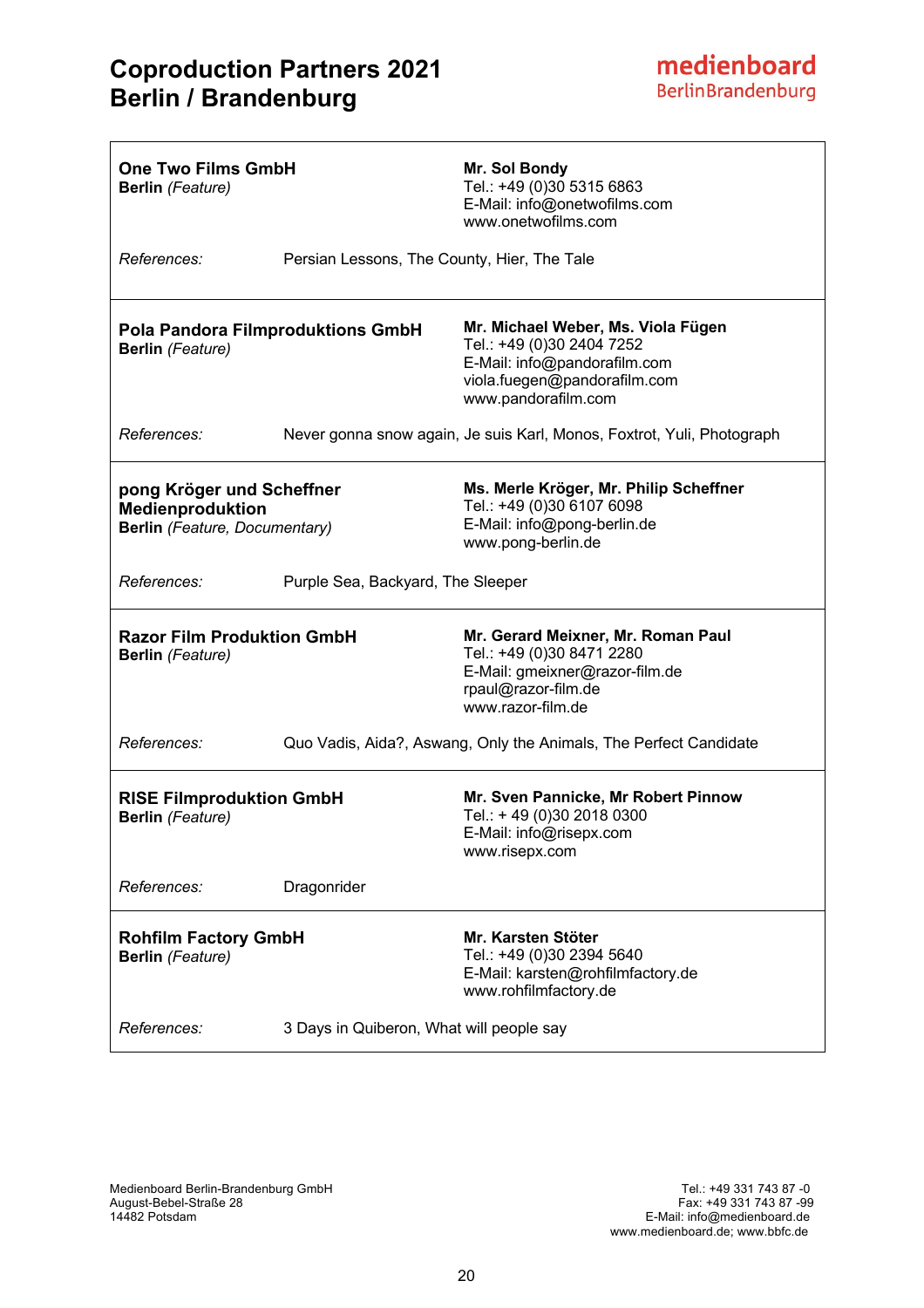| <b>Rohfilm Productions GmbH</b><br><b>Berlin</b> (Feature)       |                                            | <b>Mr. Benny Drechsel</b><br>Tel.: +49 (0)30 4991 988 80<br>E-Mail: contact@rohfilm.de<br>www.rohfilm-productions.com            |
|------------------------------------------------------------------|--------------------------------------------|----------------------------------------------------------------------------------------------------------------------------------|
| References:                                                      |                                            | Touch me Not, Three Peaks, The young Karl Marx                                                                                   |
| <b>Rommel Film</b><br>Berlin (Feature, Documentary)              |                                            | <b>Mr. Peter Rommel</b><br>Tel.: +49 (0)30 6937 078<br>E-Mail: p.rommel@t-online.de                                              |
| References:                                                      | But Beautiful, Get Lucky, Berlin Excelsior |                                                                                                                                  |
| <b>Schiwago Film GmbH</b><br><b>Berlin</b> (Feature)             |                                            | Mr. Martin Lehwald, Mr. Michael Pokorny<br>Tel.: +49 (0)30 69 5398 0<br>E-Mail: info@schiwagofilm.de<br>www.schiwagofilm.de      |
| References:                                                      | Lara, STYX, Layla M., Oh Boy               |                                                                                                                                  |
| <b>Seven Elephants GmbH</b>                                      |                                            | Mr. Fabian Gasmia<br>Tel.: +49 (0) 30 98440940<br>E-Mail: fabian.gasmia@seven-elephants.de<br>www.seven-elephants.de             |
| References:                                                      | And Tomorrow the Entire World              |                                                                                                                                  |
| <b>Sommerhaus Filmproduktion GmbH</b><br><b>Berlin</b> (Feature) |                                            | Mr. Jochen Laube, Mr. Fabian Maubach<br>Tel.: +49 (0)30 54 97 84 00<br>E-Mail: info@sommerhaus-film.de<br>www.sommerhaus-film.de |
| References:                                                      |                                            | Berlin Alexanderplatz, Exit, When Hitler Stole Pink Rabbit                                                                       |
| <b>StickUp Filmproduktion</b><br>Berlin (Feature, Documentary)   |                                            | Mr. Dennis Schanz, Mr. Luis Singer<br>Tel.: +49 (0)30 5484 2136<br>E-Mail: info@stickup-films.de<br>www.stickup-films.de         |
| References:                                                      | Beyond Words, Being a Man, Fado            |                                                                                                                                  |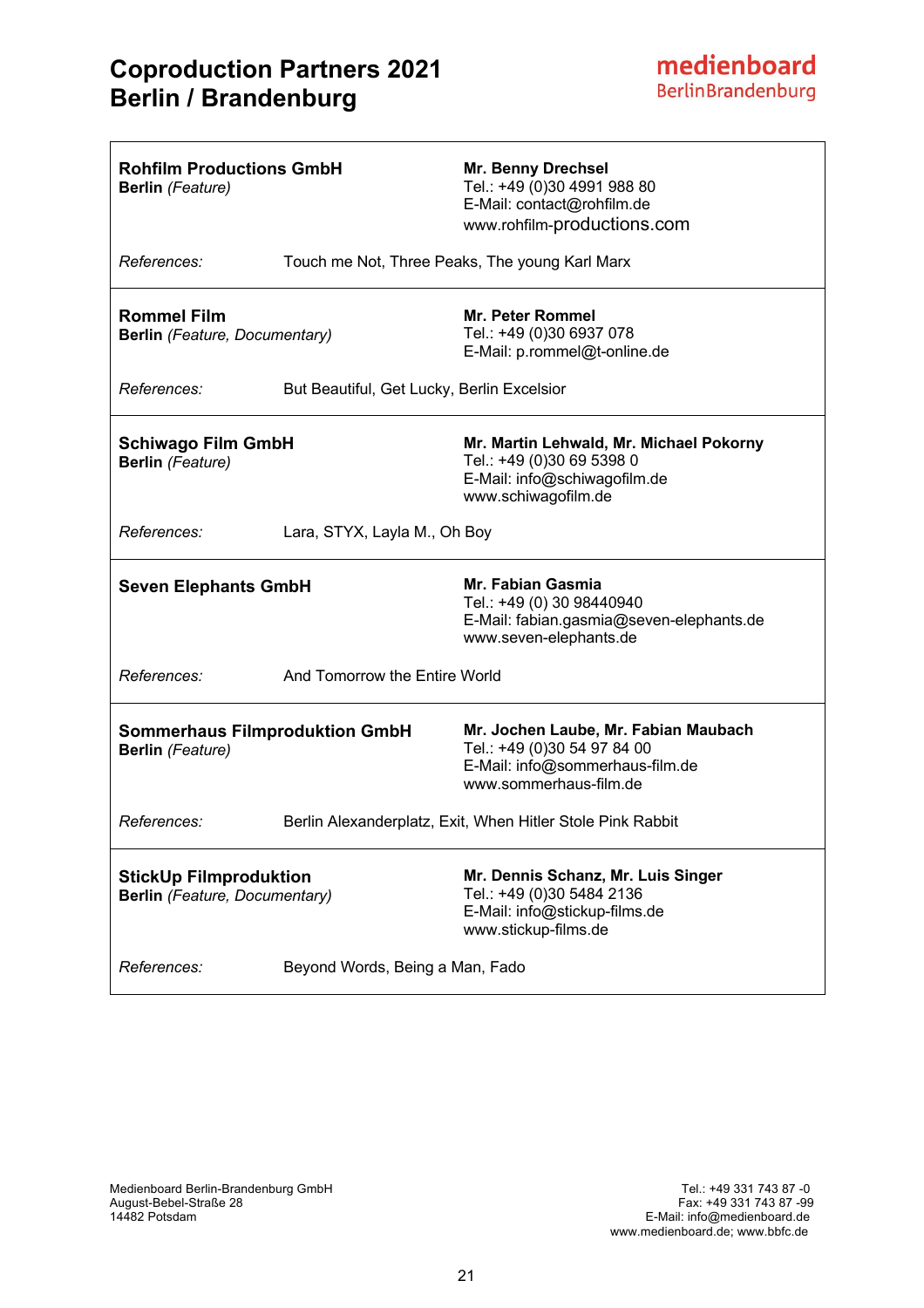| <b>Studio Babelsberg Motion Pictures</b><br>Potsdam (Feature)       |                                                | <b>Mr. Henning Molfenter</b><br>Tel.: +49 (0)331 7213 151<br>E-Mail: info@sbmp.biz<br>www.sbmp.biz                                |
|---------------------------------------------------------------------|------------------------------------------------|-----------------------------------------------------------------------------------------------------------------------------------|
| References:                                                         | Charlie's Angels, The Gril in the Spider's Web | Matrix 4, Uncharted, Without Remorse, The French Dispatch,                                                                        |
| <b>Berlin</b> (Feature)                                             | <b>Twenty Twenty Vision Filmproduktion</b>     | <b>Mr. Thanassis Karathanos</b><br>Tel.: +49 030 6128 1750<br>E-Mail: office@twentytwentyvision.eu<br>www.twentytwentyvision.eu   |
| References:                                                         |                                                | The Man Who Sold His Skin, Werewolf, Blessed Benefit, Ma Loute                                                                    |
| <b>UFA FICTION GmbH</b><br><b>Berlin</b> (Feature)                  |                                                | <b>Benjamin Benedict</b><br>Tel.: +49 (0)331 70600<br>E-Mail: info@ufa-fiction.de<br>www.ufa.de                                   |
| References:                                                         |                                                | All About Me, Deutschland 83, Deutschland 86, We are young, we are strong                                                         |
| <b>Unafilm Berlin GmbH</b><br>Berlin (Feature, Documentary)         |                                                | <b>Mr. Titus Kreyenberg</b><br>Tel.: +49 (0)30 6630 7220<br>E-Mail: office@unafilm.de<br>www.unafilm.de                           |
| References:                                                         |                                                | The Miracle of the Saragossa Sea, Flatland, Dust, Outside                                                                         |
| <b>Weydemann Bros.</b><br><b>Berlin</b> (Feature)                   |                                                | Mr. Jakob Weydemann, Mr. Jonas Weydemann<br>Tel.: +49 (0)30 6792 8270<br>E-Mail: jakob@weydemannbros.com<br>www.weydemannbros.com |
| References:                                                         |                                                | System Crasher, Prelude, Too Far Away, Many Happy Returns                                                                         |
| <b>Wildbunch/Senator Produktion GmbH</b><br><b>Berlin</b> (Feature) |                                                | Mr. Christoph Liedtke<br>Tel.: +49 (0)30 - 8809 1712<br>E-Mail: produktion@senator.de<br>www.senator.de                           |
| References:                                                         | Mr. Morgan's Last Love                         | Lou-Andreas Salome, Dessau Dancers, A Most wanted Man,                                                                            |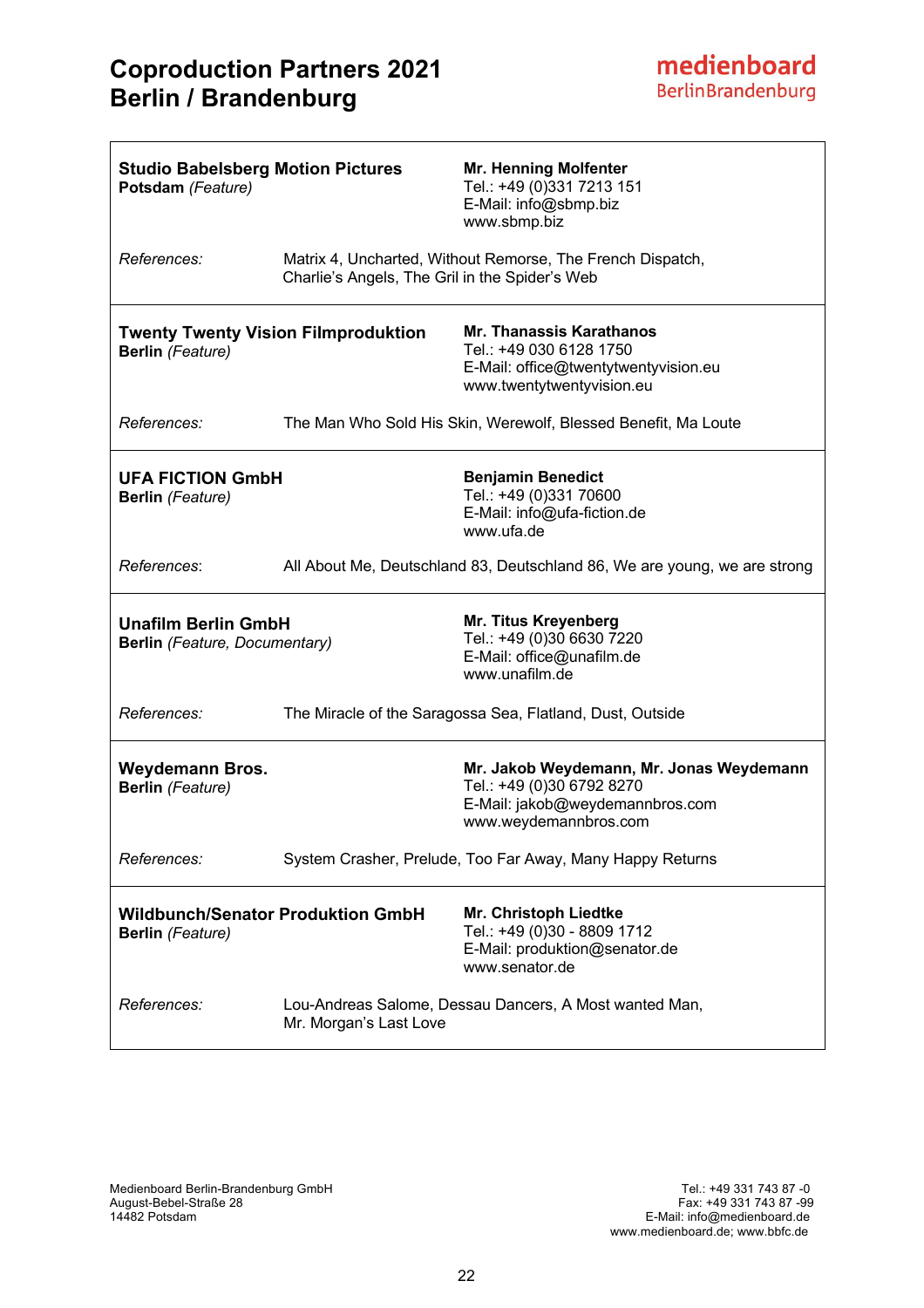$\overline{\phantom{a}}$ 

| X Filme Creative Pool GmbH<br><b>Berlin</b> (Feature)      | Mr. Stefan Arndt<br>Tel.: +49 (0)30 2308 3311<br>E-Mail: info@x-filme.de<br>www.x-filme.de        |
|------------------------------------------------------------|---------------------------------------------------------------------------------------------------|
| References:                                                | Babylon Berlin 1-4, Känguru-Chroniken, Enfant Terrible                                            |
| zero one film GmbH<br><b>Berlin</b> (Documentary, Feature) | <b>Mr. Thomas Kufus</b><br>Tel.: +49 (0)30 390 660<br>E-Mail: office@zeroone.de<br>www.zeroone.de |
| References:                                                | Paris Calligrammes, Bauhaus-A New Era, Eldorado, Beuys                                            |

### **ANIMATION**

 $\Gamma$ 

| <b>Akkord Film</b><br><b>Berlin</b>             |                                                           | Mr. Dirk Beinhold<br>Tel.: +49 (0)30 6098 9803 0<br>E-Mail: dbeinhold@akkordfilm.com<br>www.akkordfilm.com   |
|-------------------------------------------------|-----------------------------------------------------------|--------------------------------------------------------------------------------------------------------------|
| References:                                     |                                                           | Rabbit Academy, The Elfkins, Rabbit School, Raven the little Rascal 1+2                                      |
| <b>Hahn Film AG</b><br><b>Berlin</b>            |                                                           | Mr. Gerhard Hahn<br>Tel.: +49 (0)30 4435 490<br>E-Mail: g.hahn@hahnfilm.de<br>www hahnfilm de                |
| References:                                     | Mia and Me, BooBoo Dolls, School for Vampires (TV-Series) |                                                                                                              |
| <b>NFP animation film GmbH</b><br><b>Berlin</b> |                                                           | <b>Mr. Stefan Thies</b><br>Tel.: +49 (0)30 3290 9500                                                         |
|                                                 |                                                           | E-Mail: s.thies@nfp.de<br>www.nfp.de                                                                         |
| References:                                     | Mainzelmännchen (TV)                                      |                                                                                                              |
| <b>Rothkirch/Cartoon-Film</b><br><b>Berlin</b>  |                                                           | <b>Ms. Maya Rothkirch</b><br>Tel.: +49 (0)30 6980 840<br>E-Mail: mail@cartoon-film.de<br>www.cartoon-film.de |